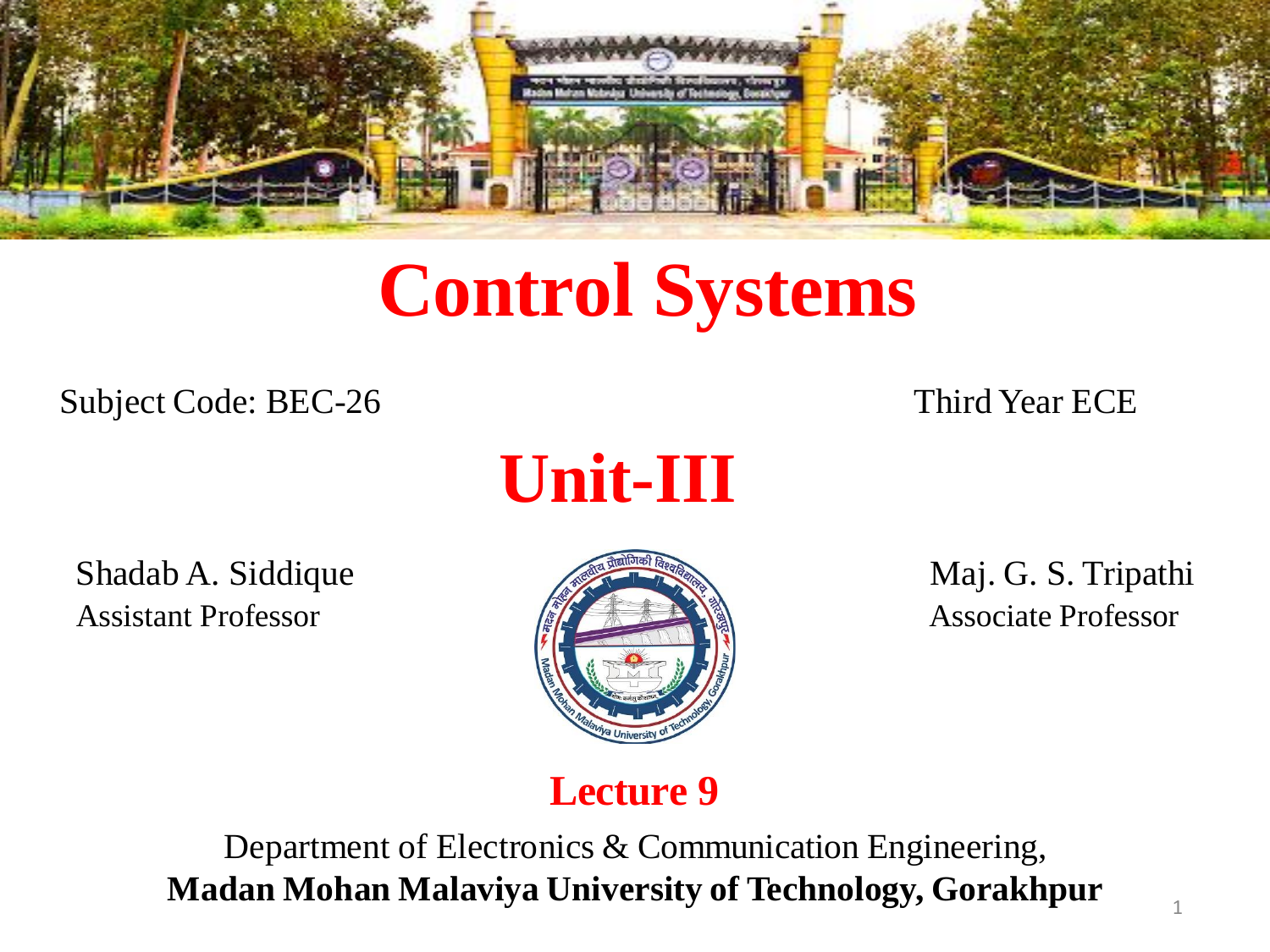- $\checkmark$  If error is zero, the output is a constant equal to p0.
- ✓ If there is an error, for every 1% of error, a correction of K*I* percent is added to or subtracted from p0 depending the sign of the error.

Integral mode controller action: (a) The rate of output change depends on error, and (b) an illustration of integral mode output and error.



 $\mathfrak{I}$ 

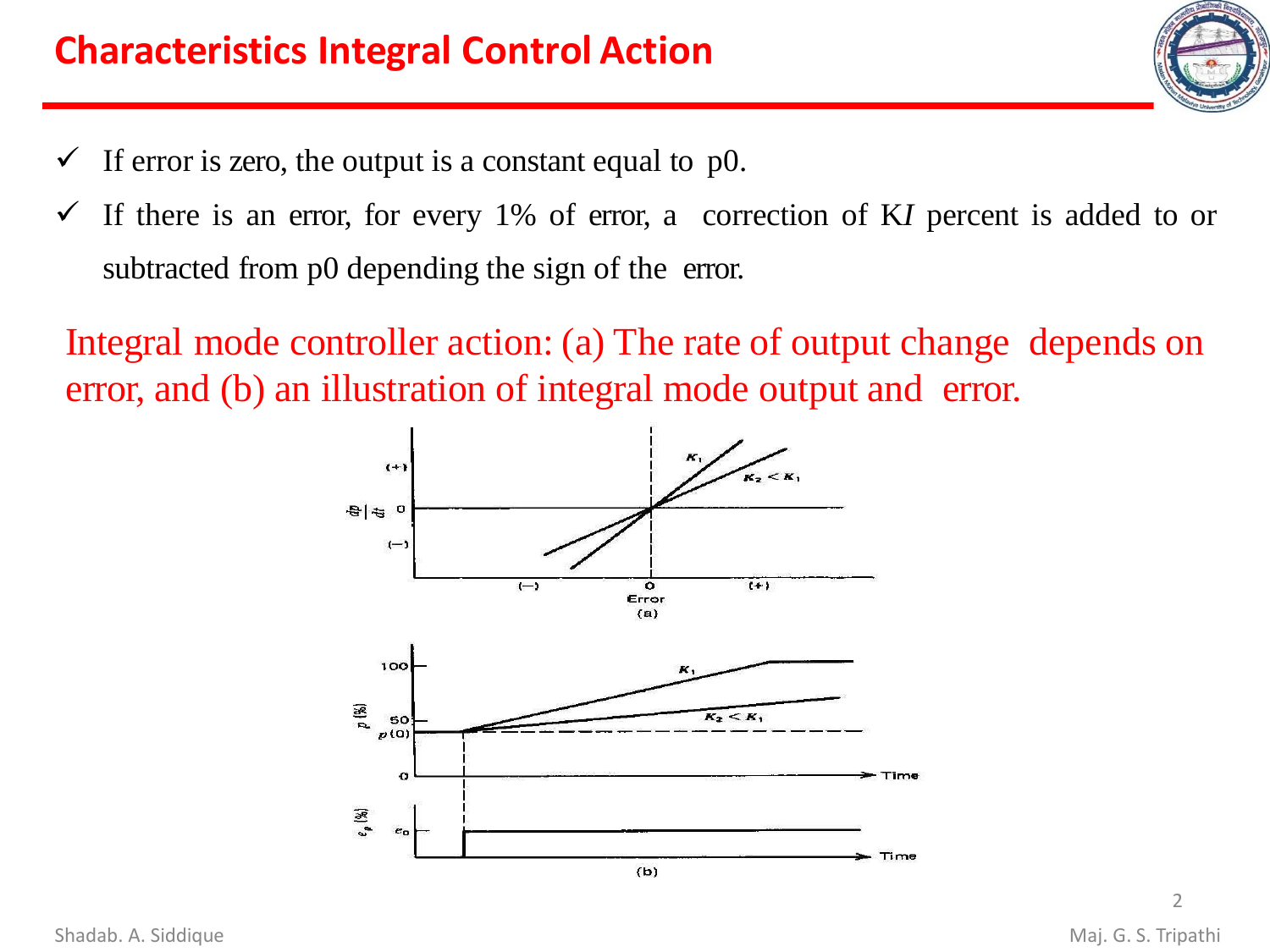

#### **Integral Windup:**

 $\triangleright$  The problem for integral controller is that, if there is a zero change in slope, the controller output holds to a constant value. This is called integral windup. The only way to cut the wind up is to put a negative error

# Integration of a curve  $\rightarrow$  area under the curve



Integrated input signal is multiplied by a factor,  $K_i$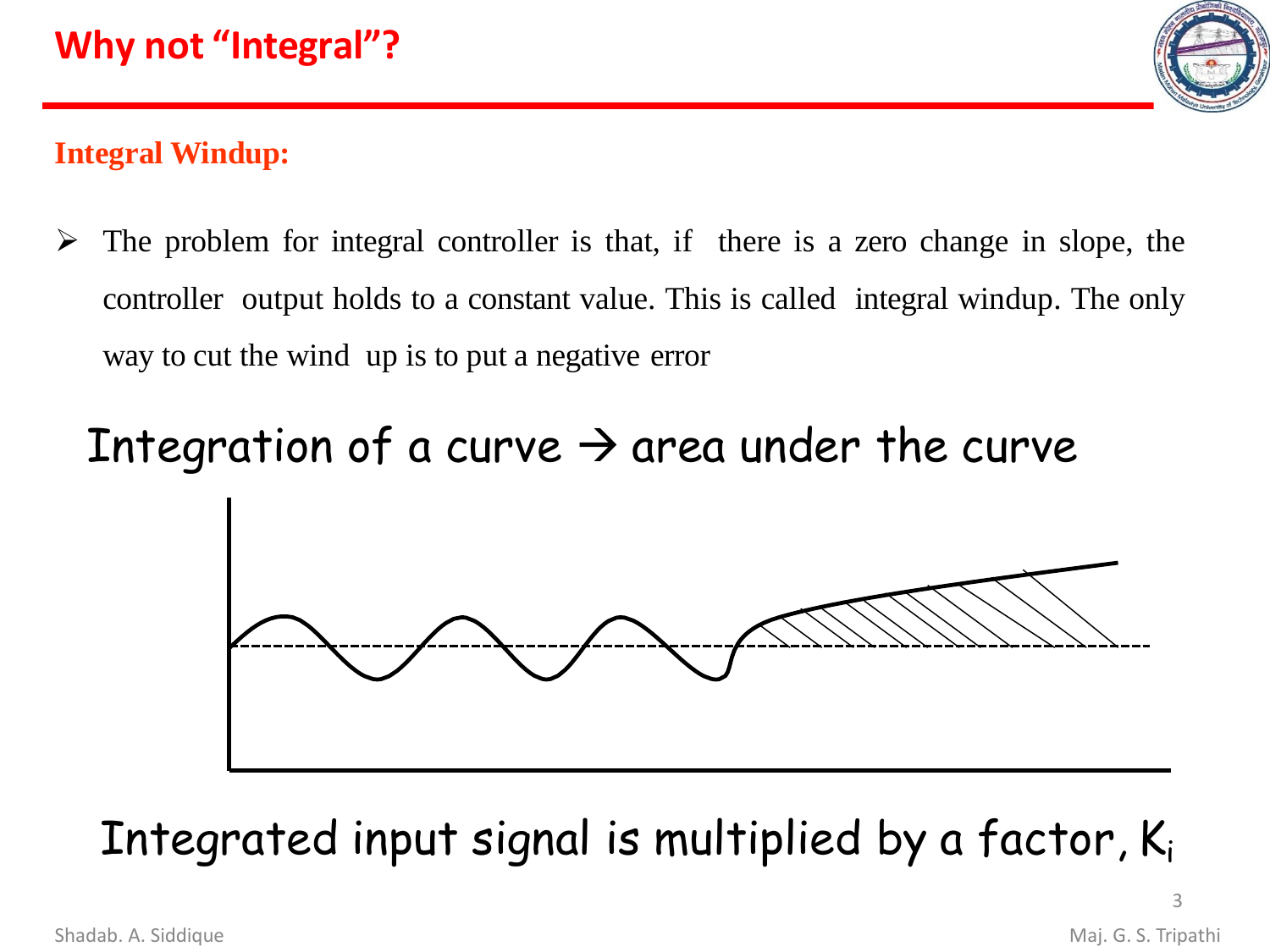



Car steering analogy:

Look out through the back window and keep track of

•how long the car has been out of desired position and

•by how much.

How long (sec)  $*$  how much (m) is the integral (sec $*$ m).

The longer the car was positioned away from the set point the stronger the signal Good to correct for long term and only slight deviation from set point.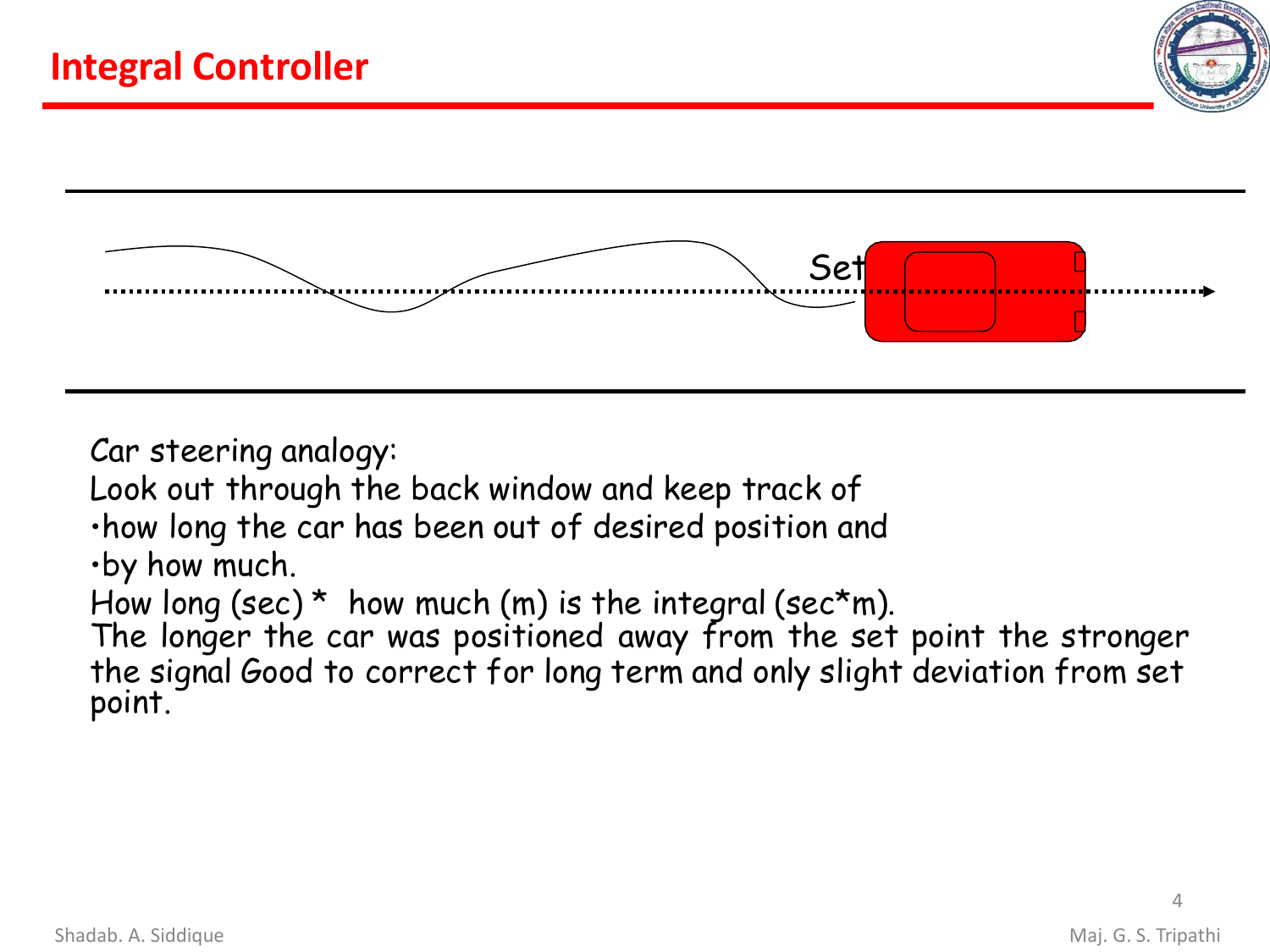

 $\checkmark$  A purely integrating controller is slow and

- $\checkmark$  Error takes long time to build up
- $\checkmark$  Action can become too strong  $\to$  overshooting
- $\checkmark$  Int controller is unaware of current position  $\hat{\to}$  Generally used combined with P control (looking at current position)
	- **PI control**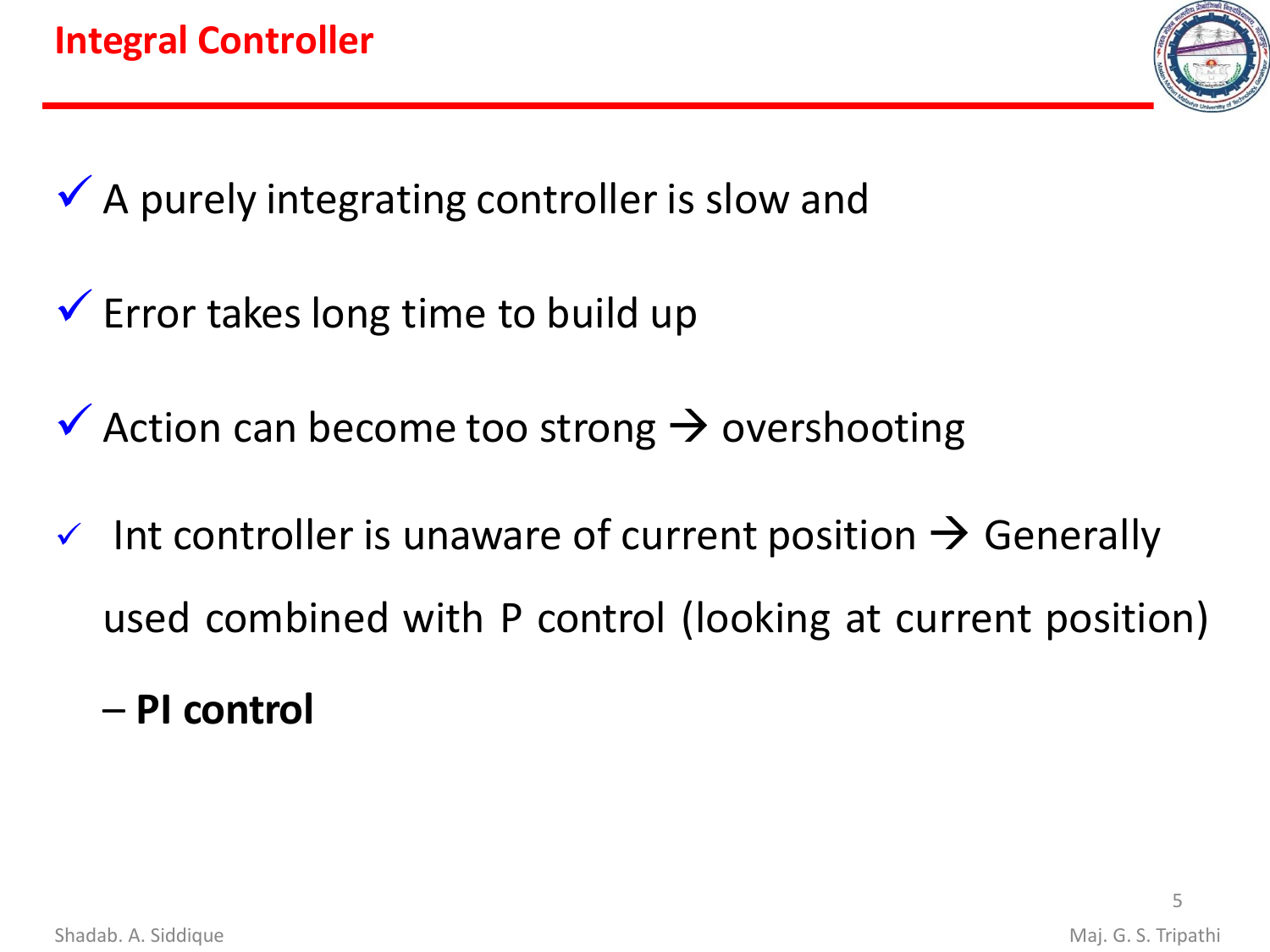### **Electronic Integral Controller**





$$
Vout = G_I \int V_e dt + Vout(0)
$$

Where, Vout= output voltage

$$
G_I = \frac{1}{RC}
$$
 =integration gain

Ve = error voltage

 $Vout(0) = initial output voltage$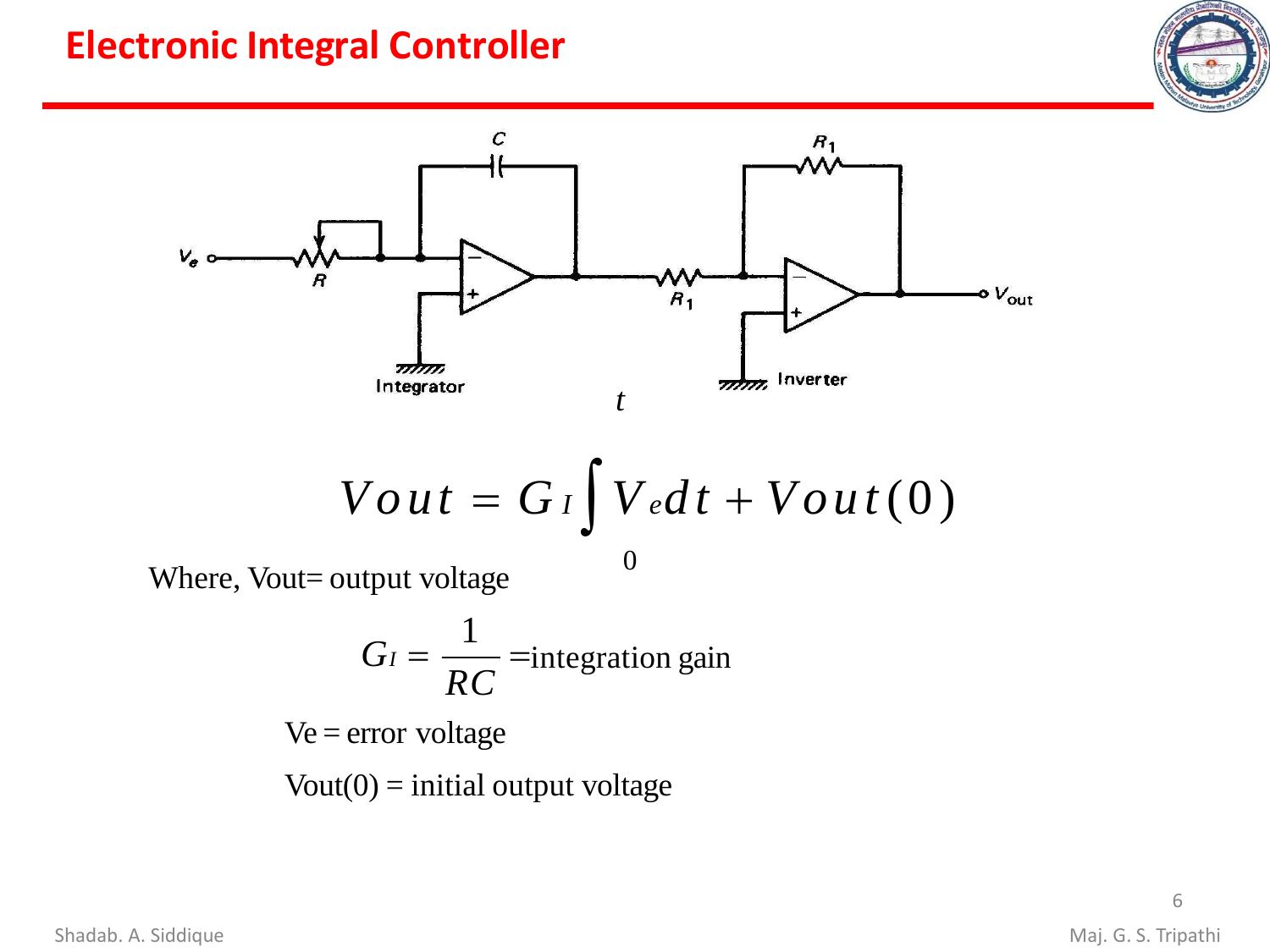

# **Advantages of Integral Controller**

- $\checkmark$  It reduces steady state error i.e. effect of offset.
- $\checkmark$  It provides high controlled output at a particular time after the error generated is for high value of KI.
- $\checkmark$  It responds to the continued existence of deviation.

# **Disadvantages of Integral Controller**

- $\checkmark$  It is never used alone.
- $\checkmark$  It makes the system unstable for oscillatory response.
- $\checkmark$  It introduces hunting in the system response about its steady state condition.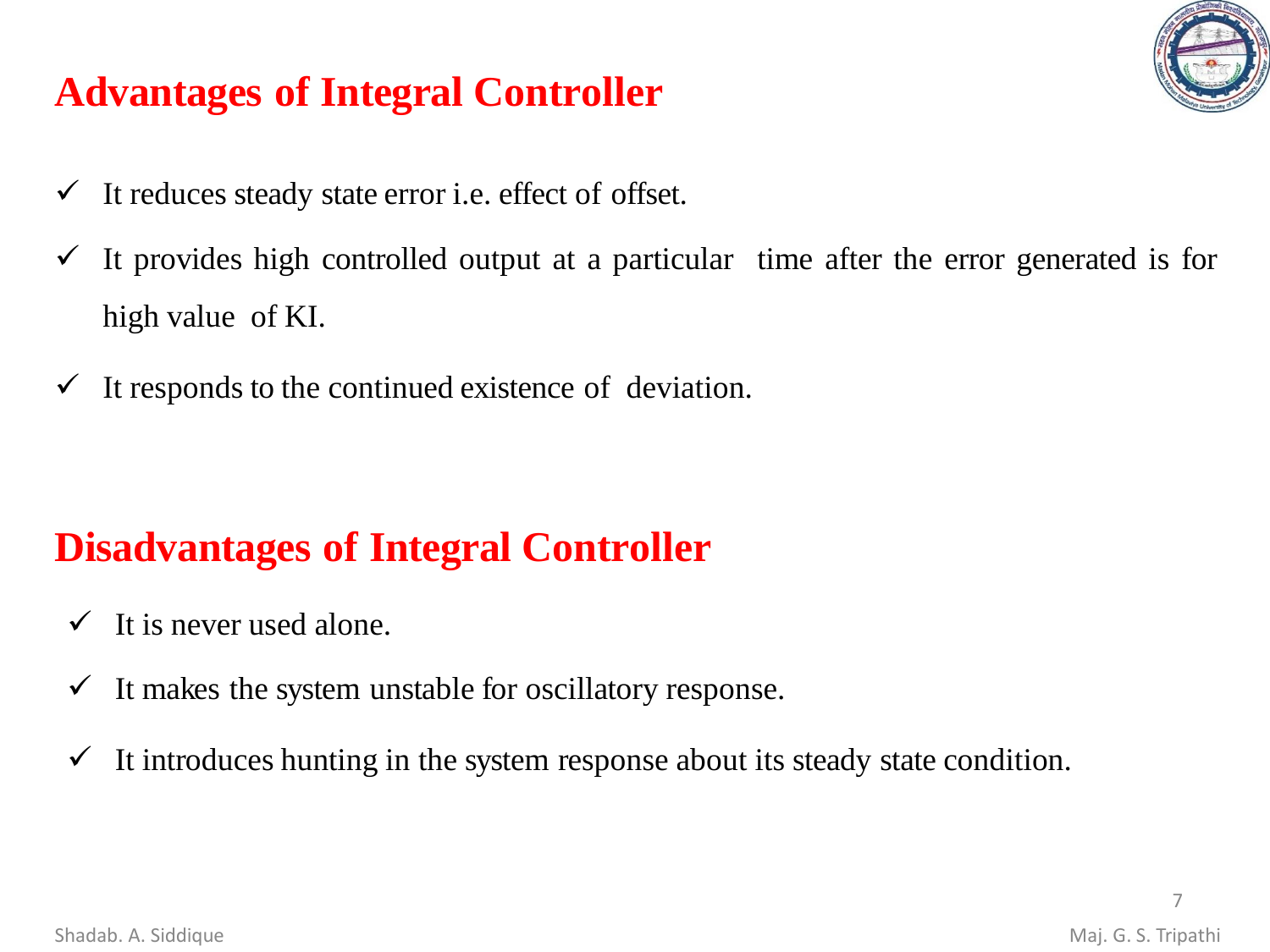# **Derivative Control Action**

 $\triangleright$  In a derivative control mode, the controller output is proportional to the derivative of the error. So the output can be expressed as:

$$
p = K_D \frac{de_p}{dt}
$$

**Derivative mode controller action changes depending on the rate of error.**



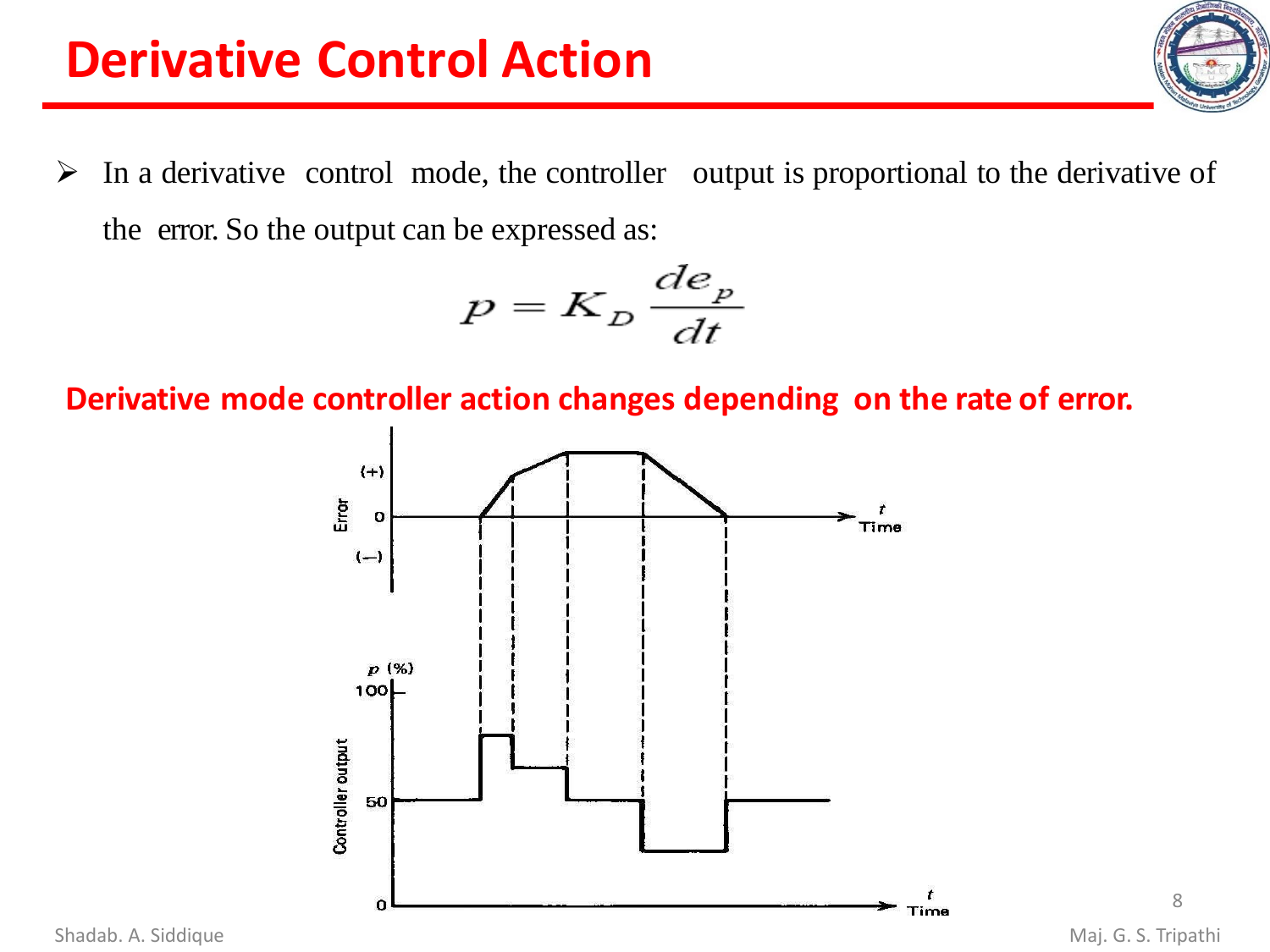# **Characteristics Derivative Control Action**

- 
- $\checkmark$  If error is zero or the error is constant in time, the mode provides no output.
- $\checkmark$  If there is an error, for every 1% -per-second rate of change of error, the mode contributes an output of KD percent.
- $\checkmark$  For direct action, a positive rate of change of error produces a positive derivative mode output.

#### **Why not "Derivative"?**

#### **Derivative Overrun:**

 $\triangleright$  A step change in set point causes a false step error for the derivative controller. This step change causes the derivative part of the controller to saturate the overall controller output. This ultimately forces the final control element to go to hard Off mode. This is called derivative overrun. The solution to this problem is to feed the derivative controller with process variable (PV) instead of error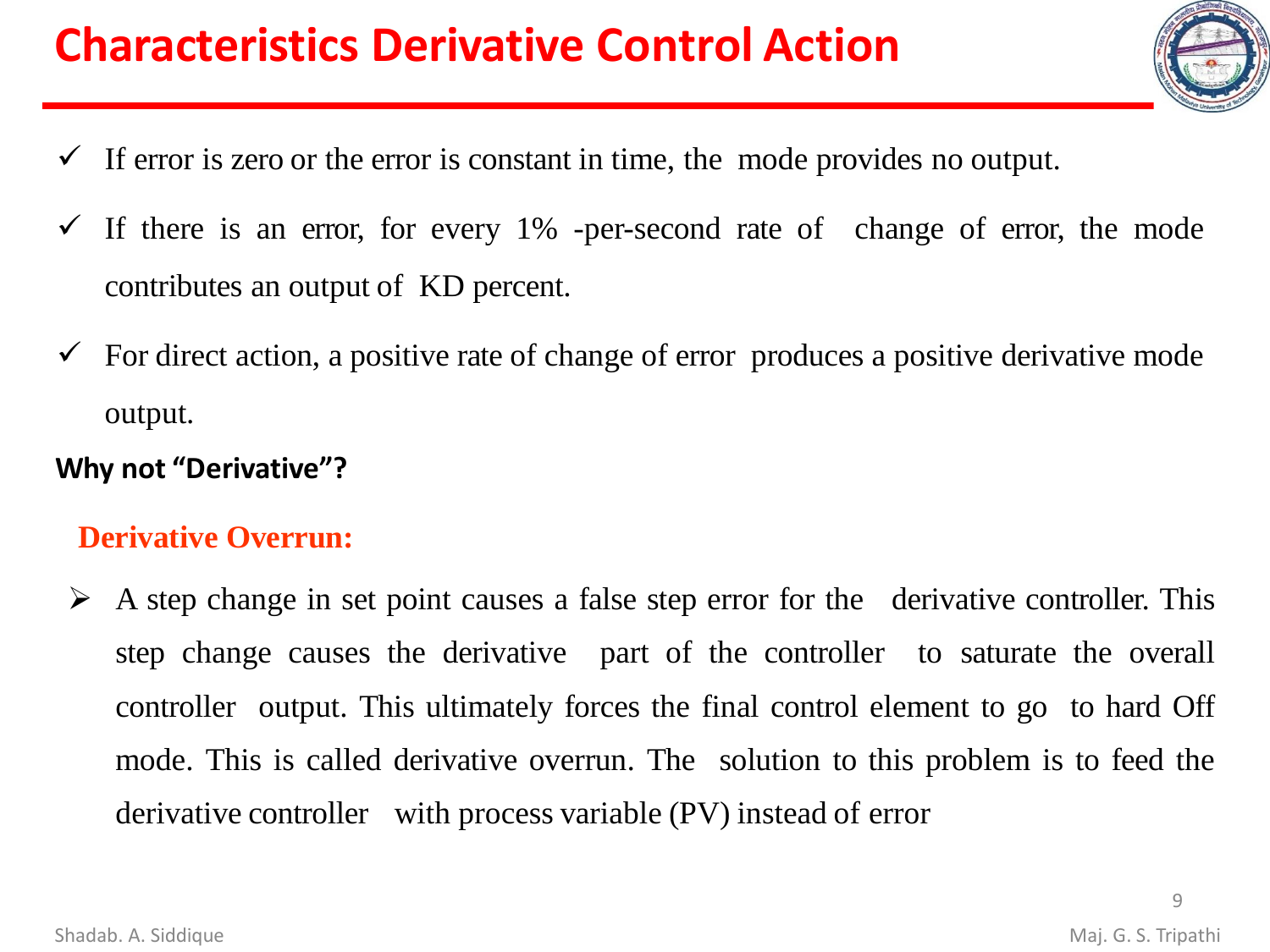# **Derivative Controller**

- $\checkmark$  Examines the rate of change of the output of the process
- $\checkmark$  The faster the change, the stronger the action
- $\checkmark$  The derivative of the output (slope) is multiplied by a constant,  $K_d$





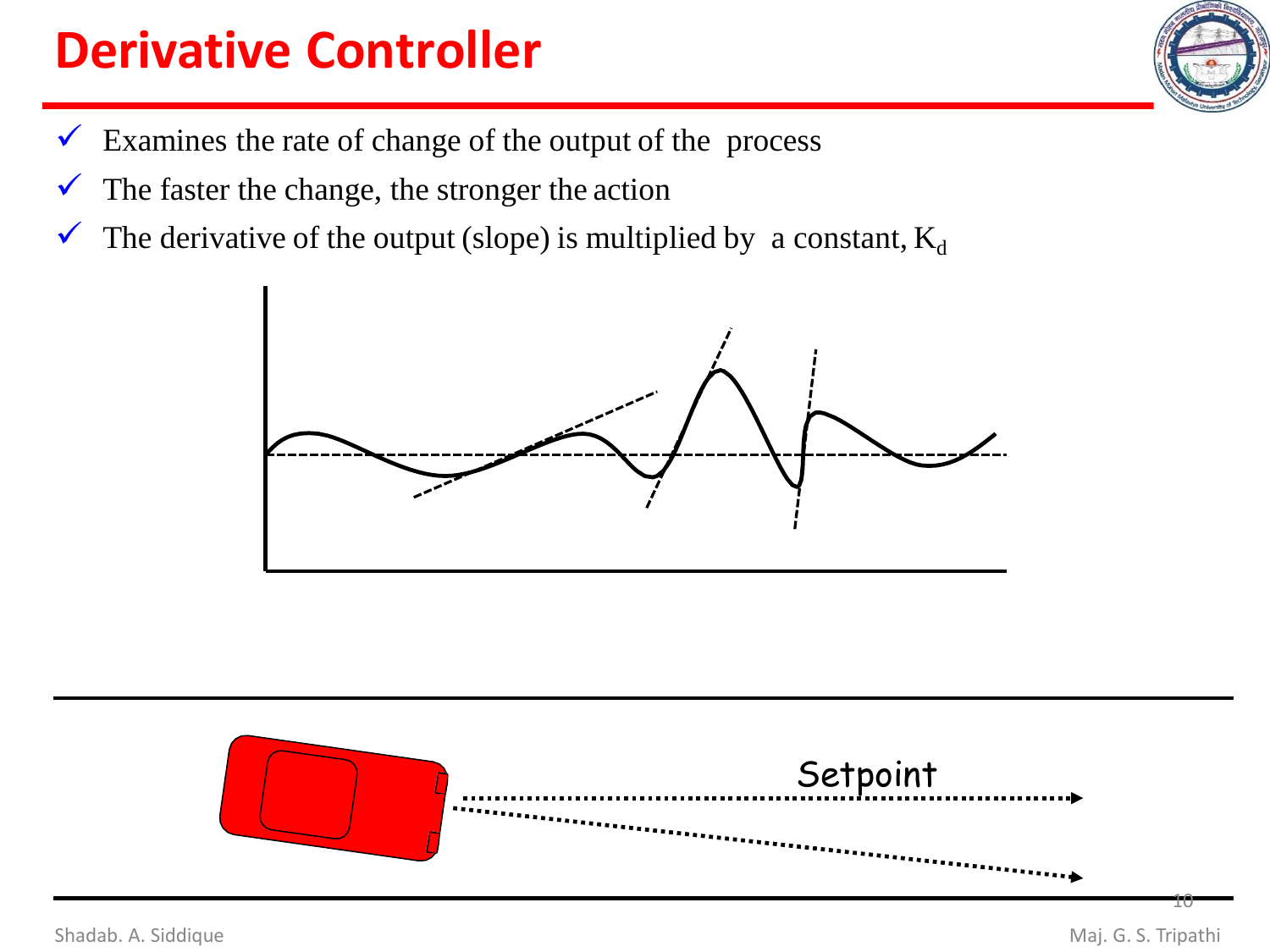

- $\checkmark$  Differential control is insensitive to slow changes
- $\checkmark$  If the variable is parallel to the setpoint, no change is made (slope = 0)



 $\checkmark$  Differential control is very useful when combined with P and I control  $\hat{\to}$  PID control

### **Electronic Derivative Controller**



Shadab. A. Siddique **Maj. G. S. Tripathi**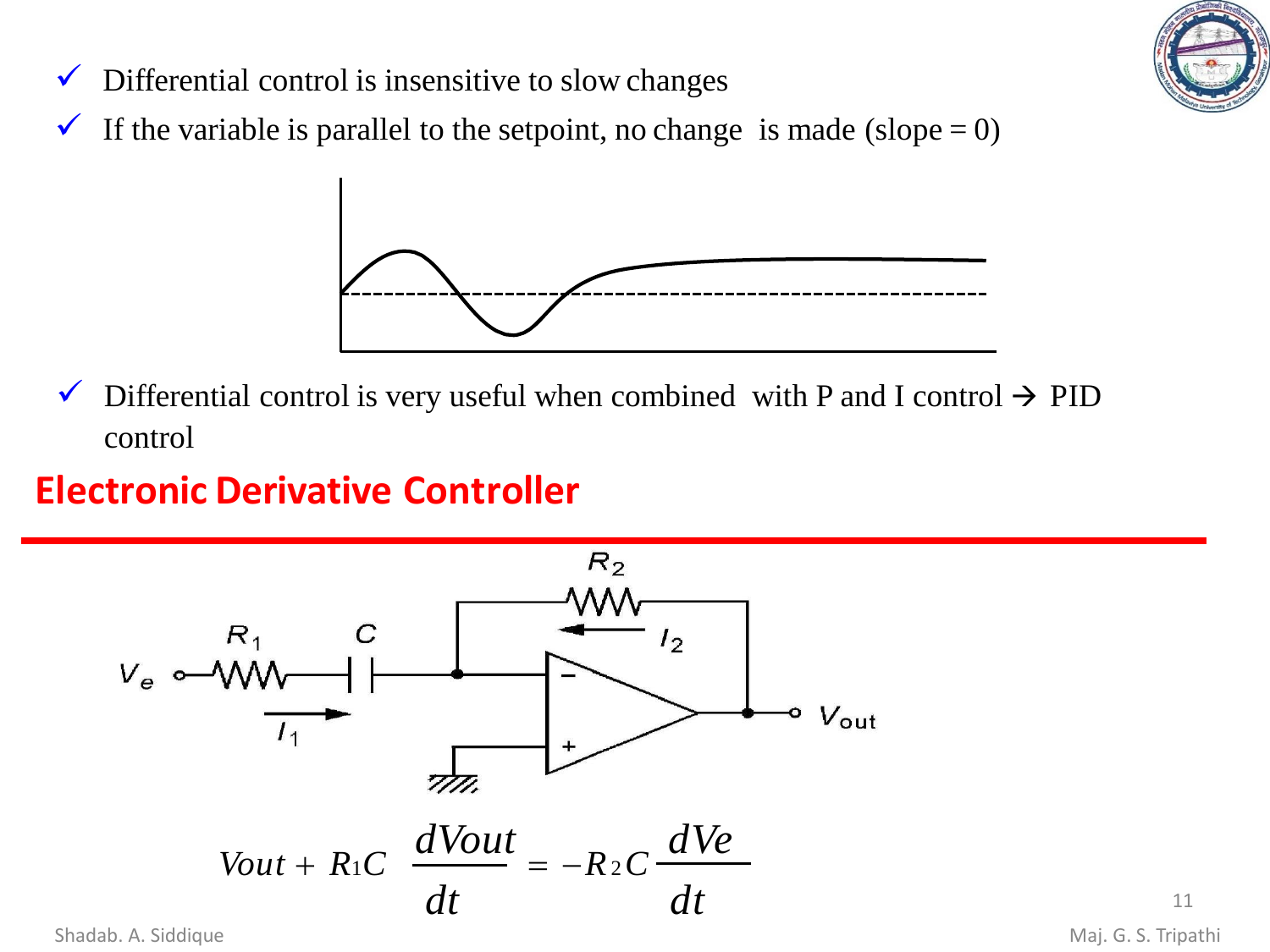# **Advantages of Derivative Controller**

- $\checkmark$  It can overcome the overshoot and severe cycling.
- $\checkmark$  It has a rapid response to counter the effect of rapidly changing errors.
- $\checkmark$  It responds to the changes of the speed and direction to the deviation.
- $\checkmark$  It does not affect the steady state error directly, but anticipates the error.
- $\checkmark$  It increases the stability of the system by initiating an early corrective action

### **Disadvantages of Derivative Controller**

- $\checkmark$  It cannot be used alone, since it cannot give any output for zero or constant error.
- $\checkmark$  It is ineffective for slowly changing error and hence causes the drift.
- $\checkmark$  It amplifies the noise signal and causes a saturation effect on the system.
- $\checkmark$  It does not eliminate the steady state error (offset)

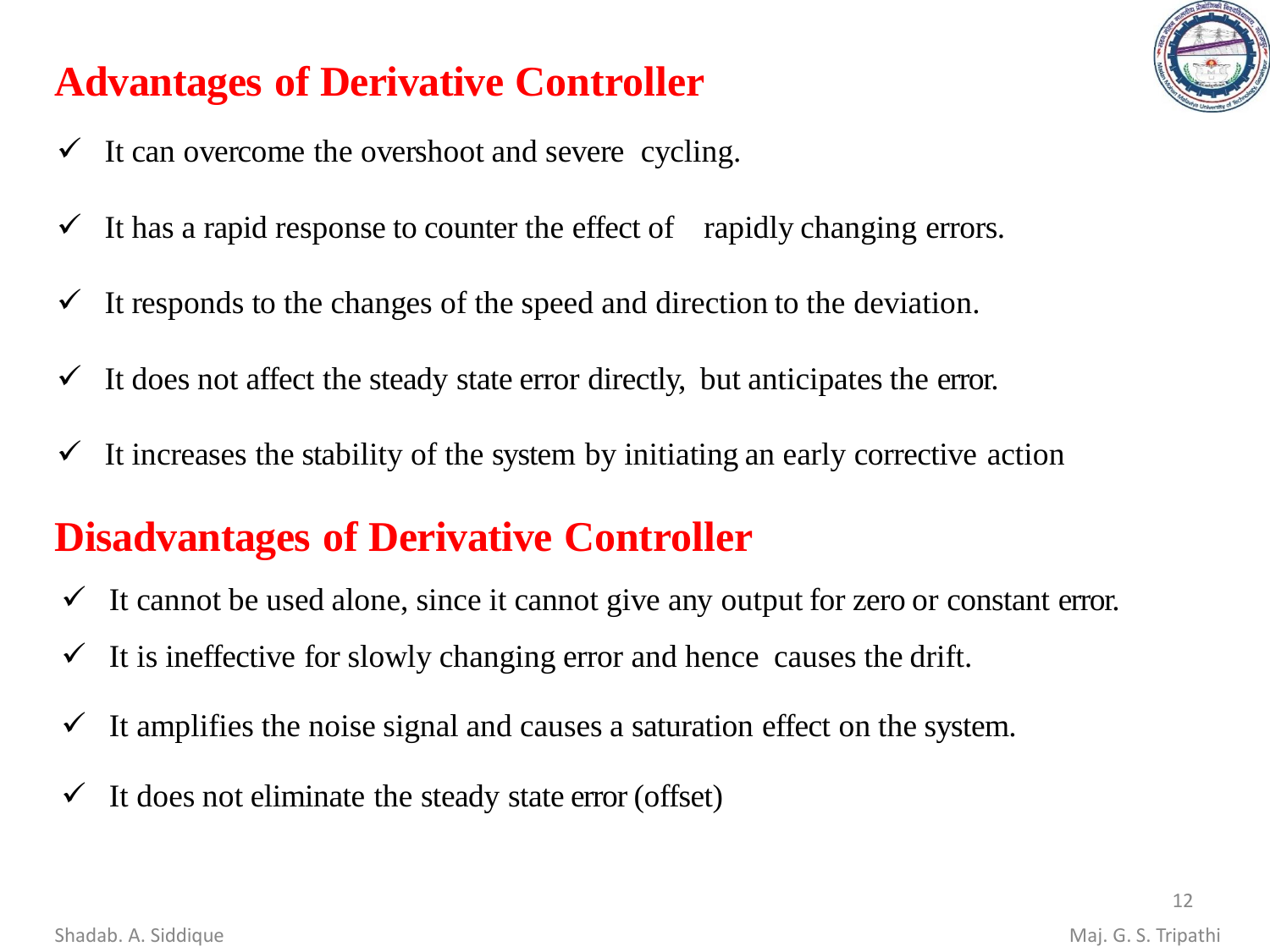# **PI-Controller**



- $\checkmark$  The PI controller combines the behaviour of the I controller and P controller.
- $\checkmark$  This allows the advantages of both controller types to be combined: fast reaction and compensation of remaining system deviation.
- $\checkmark$  For this reason, the PI controller can be used for a large number of controlled systems.
- $\checkmark$  In addition to proportional gain, the PI controller has a further characteristic value that indicates the behaviour of the I component: the reset time (integral- action time).